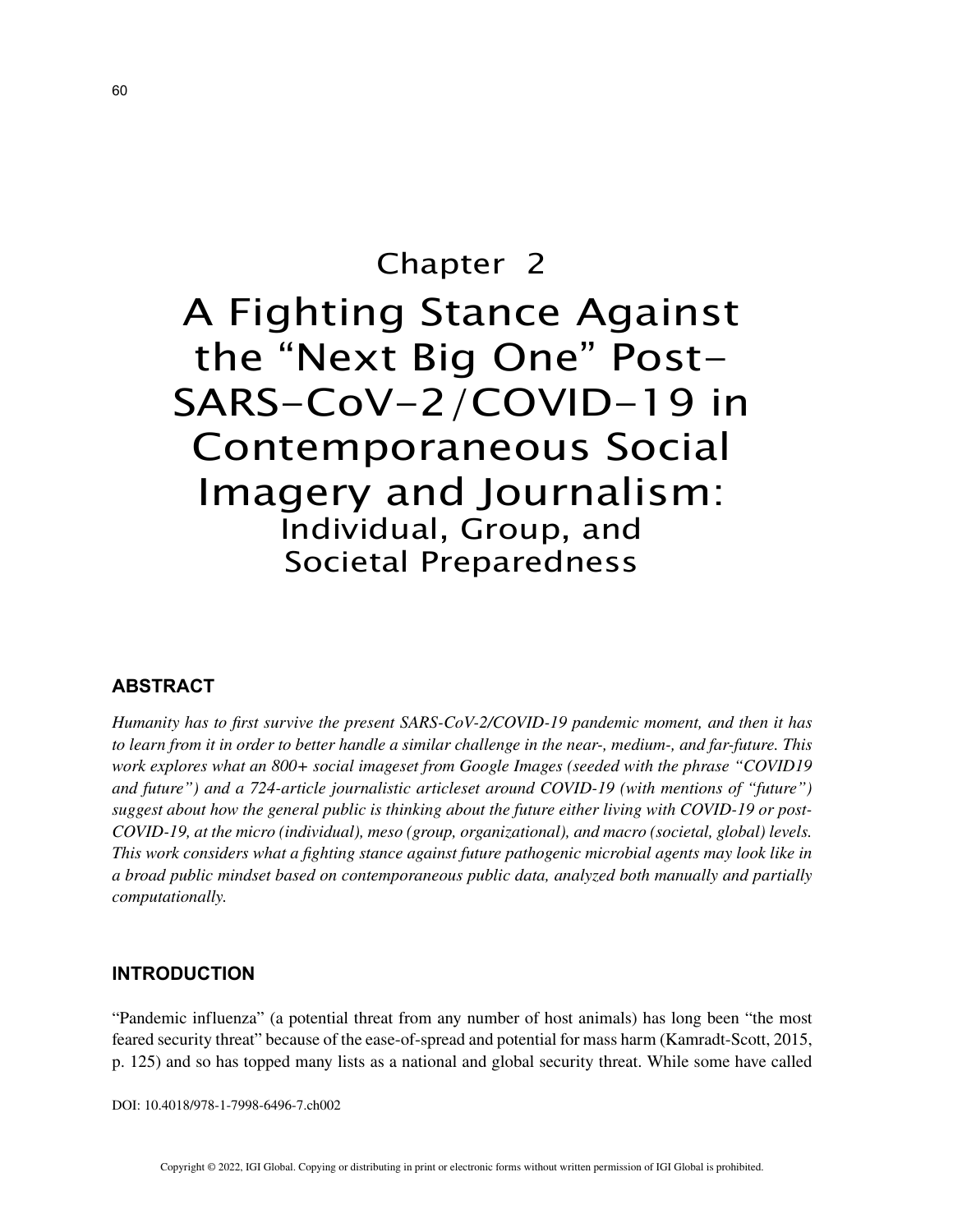the SARS-CoV-2 outbreak a "black swan" event (something rare and devastating and unforeseen), the originator of the concept Nassim Nicholas Taleb suggests that such a viral spillover from an animal host species into humanity is not unpredicted and not a surprise (Taleb, 2007; Taleb, Mar. 30, 2020) even as it has been highly disruptive and costly in lives and health. The crossover of zoonotic diseases from animals into humans through pathogenic viral and bacterial spillovers has occurred for millennia. With human incursions into the living spaces of animals, more such spillovers are to be expected. Ideally, it is incumbent on humans to be aware of these outbreaks when they occur and to contain them and keep them as local as possible, particularly for pathogens that are transmissible by air among humans (which can lead to uncontrolled and exponential spread). If the current pandemic moment is theorized as a 100-year-event (a rare one) even if lesser outbreaks are thought to occur every few years (at least in terms of those observed by people), this is not a disaster to waste without as much learning as possible for the "next big one." After all, viral spillovers are natural to the human condition. And easy transmissibility through airborne transmission can put a world of people under threat.

This "case" in a peer-to-peer social shared learning sense involves all of humanity co-learning together about a novel coronavirus, simultaneously and in real time. The main credible information sources are experts, in public health, epidemiology, statistics, research science, medical doctors, nurses, geneticists, logisticians, and the like. Then, there are the government leaders, peripheral researchers and journalists, pseudo-experts, and the general public, with dilution of actual and accurate knowledge the further out from the center. With the mistrust of expertise (Nichols, 2017), and the self-appointing of self-claimed expertise (often through social media), however, there has been a dilution of actual knowledge in the general public. Many decenter the source of information to those who make the most noise and those who make the most outrageous claims; truth then comes from speculation, gossip, and rumors, and not any actual base of earned science-based knowledge. Instead of real knowledge expanding from a center, knowledge sources are diffuse and often local, with the periphery treated as the core. In the #fakenews era, actual and correct knowledge exists in pockets (Figure 1). The ecosystem requires that the general public assiduously pursue truth in order to be properly informed.

In the present pandemic moment, there is a projection by a leading model that the U.S. COVID-19 (coronavirus disease 2019) death toll could reach 300,000 (Aizenman, Aug. 6, 2020). Subsequent projects suggest even greater human death tolls. At the same time, multiple mRNA vaccines in the Phase 3 human trials have been found to have protective efficacy in the ranges of above 90% to about 95%, and many of these have been manufactured "at-risk" with the potential risks of these not being found safe or efficacious. Various work has been done to enable "emergency mass vaccination" (Hosangadi, Warmbrod, Martin, Adalja, Cicero, Inglesby, Watson, Watson, & Connell, 2020, p. 1), based on the storage and transport needs of the respective experimental vaccines.

At this moment, this research explores what social imagery seeded by the search term "COVID19 and future" and scraped from Google Images on October 7, 2020 (at the start of the third peak or the second curve of the SARS-CoV-2 curve), may suggest about what the massmind considers important. In addition to the social imageset (with over 800 images), there are hundreds of articles (724 articles in the set) that mention COVID-19 and the future, as a way to explore what is being considered more formally as mentioned in the journalistic literature (which draws from the complete set of expertise but does not include sensitive or government-protected endeavors, which occur in enforced hiddenness and silences). Social imagery tends towards diffuse and elusive understandings but also insights that may not be available otherwise (Hai-Jew, 2018) about the social world (Hai-Jew, Apr. 15, 2020). While manual coding of social imagery requires interpretation and comfort with ambiguity to understand the high di-